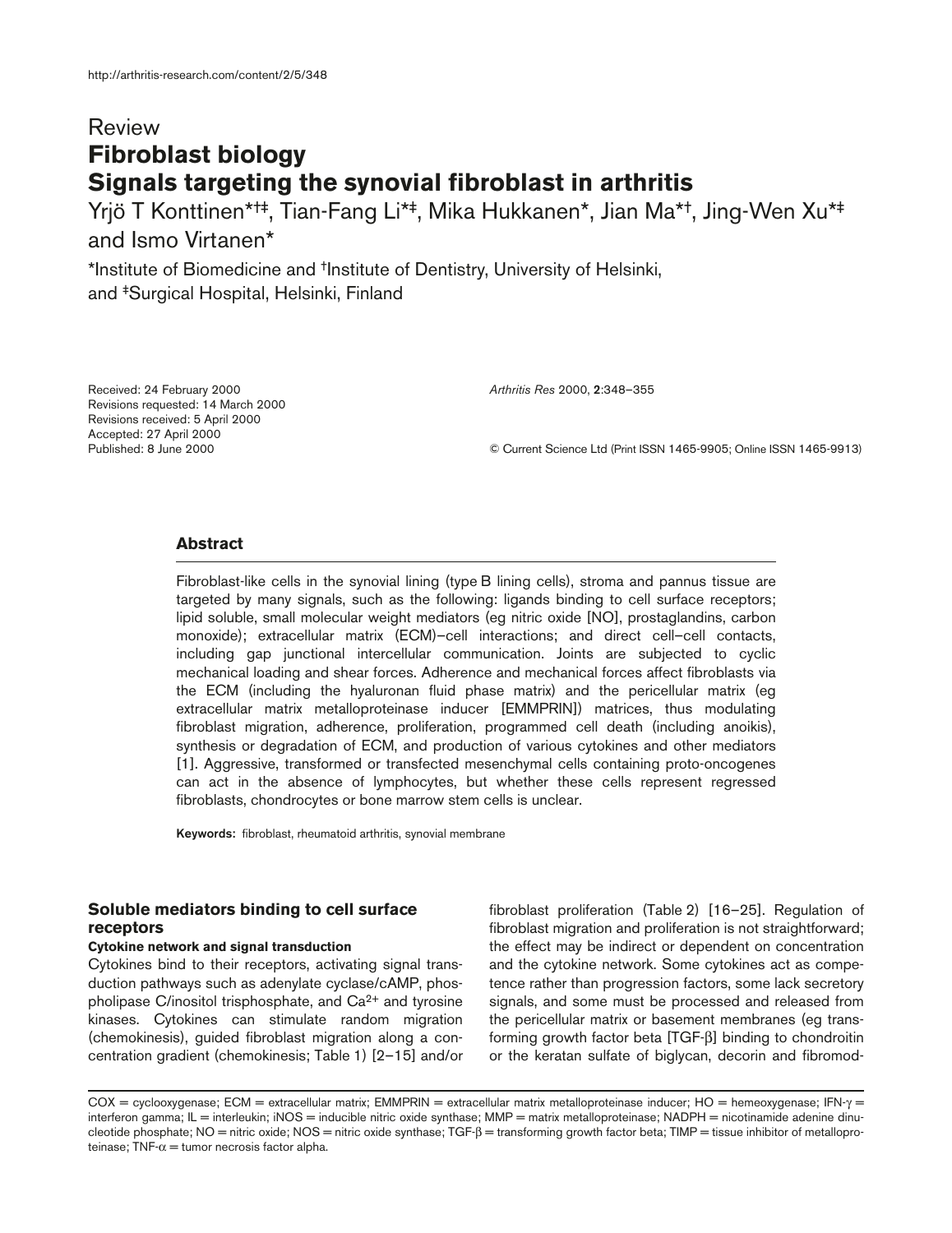|           | Effect Factor                                          | Cellular or tissue source                                                                                                                                                                 | Reference          |
|-----------|--------------------------------------------------------|-------------------------------------------------------------------------------------------------------------------------------------------------------------------------------------------|--------------------|
| $^{+}$    | TNF- $\alpha$                                          | Macrophage, activated monocyte, B cell, T cell, fibroblast                                                                                                                                | [2]                |
| $\pm$     | $IL - 4$                                               | T cell, mast cell, bone marrow stromal cell                                                                                                                                               | $\lceil 3 \rceil$  |
| $\ddot{}$ | PDGF-AA, -BB, -AB                                      | Platelet, macrophage, endothelial cell, skeletal muscle cell, fibroblast, vascular smooth<br>muscle cell, glial cell, type I astrocyte, myoblast, kidney, epithelial cell, mesangial cell | $\lceil 3 \rceil$  |
| $\,^+$    | $TGF-\beta$                                            | Platelet, macrophage, T cell, skeletal muscle cell, fibroblast                                                                                                                            | $[4]$              |
| $\pm$     | bFGF                                                   | Brain, retina, bone matrix, endothelial cell, macrophage                                                                                                                                  | $\lceil 3 \rceil$  |
| $\pm$     | <b>EGF</b>                                             | Granulocyte, ectodermal cell, kidney, duodenal gland, platelet                                                                                                                            | [5]                |
| $\pm$     | Neurokinin A                                           | Nerve cell                                                                                                                                                                                | $[3]$              |
| $\ddot{}$ | <b>CGRP</b>                                            | Nerve cell                                                                                                                                                                                | [6]                |
| $\ddot{}$ | Endothelin-1 and -3                                    | Endothelial cell, macrophage, fibroblast, many other cells                                                                                                                                | $[3]$              |
| $\ddot{}$ | β-thromboglobulin                                      | Platelet, megakaryocyte                                                                                                                                                                   | [1]                |
| $\ddot{}$ | Platelet factor 4                                      | Platelet, megakaryocyte                                                                                                                                                                   | [1]                |
| $\ddot{}$ | LTB <sub>A</sub>                                       | Myeloid cells, from transported LTA <sub>4</sub> in many nonmyeloid and nonhematopoietic cells                                                                                            | $\lceil 3 \rceil$  |
| $\ddot{}$ | IGF-I (SmC)                                            | Fibroblast, skeletal cell, liver, endothelial cell, T cell                                                                                                                                | $[7]$              |
| $\ddot{}$ | IGF-II (MSA)                                           | Liver                                                                                                                                                                                     | $\lceil 3 \rceil$  |
| $\ddot{}$ | Matrix proteins<br>Collagen<br>Fibronectin<br>Elastin  | <b>ECM</b><br><b>ECM</b><br><b>ECM</b>                                                                                                                                                    | [8]<br>[9]<br>[10] |
| $\ddot{}$ | Serum derived<br>chemotactic factor<br>for fibroblasts | Complement $(C_5)$                                                                                                                                                                        | [11, 12]           |
|           | Interferon                                             | T lymphocyte, NK cell (interferon- $\gamma$ ), all cells (interferon- $\alpha$ )                                                                                                          | $[13]$             |
|           | Retinoids                                              |                                                                                                                                                                                           | $[14]$             |
|           | Neutrophil factor                                      | Neutrophil                                                                                                                                                                                | [15]               |
|           |                                                        |                                                                                                                                                                                           |                    |

### **Soluble mediators regulating fibroblast migration**

+, Stimulation; –, inhibition. bFGF, basic fibroblast growth factor; CGRP, calcitonin gene-related peptide; ECM, extracellular matrix; EGF, epidermal growth factor; IGF, insulin-like growth factor; IL, interleukin; LTA, leukotriene A; LTB, leukotriene B; NK, natural killer; PDGF, platelet derived growth factor; TGF, transforming growth factor; TNF, tumor necrosis factor**.**

ulin, or basic fibroblast growth factor and platelet derived growth factor binding to the heparin sulfate of glypican, perlecan and syndecan).

## **Matrix deposition**

The TGF-β family forms an important group of growth factors, consisting of three isoforms in man, and is important for matrix deposition because it modulates fibroblast recruitment and proliferation. This growth factor also stimulates production of collagens, proteoglycans, elastin, fibronectin, tenascin and thrombospondin, diminishes production of extracellularly active neutral endoproteinases belonging to the matrix metalloproteinase (MMP) and serine proteinase families, and stimulates production of endogenous MMP inhibitors (tissue inhibitor of metalloproteinase [TIMP]) and serpins (plasminogen activator inhibitor-1). Other profibrotic, collagen synthesis stimulating cytokines include endothelin, interleukin (IL)-1 and mast cell tryptase. Interferons and IL-4 decrease collagen synthesis. In addition to IL-4, 'biologicals' such as humanized anti-TGF-β antibodies and recombinant human interferons are, accordingly, being tested as a treatment for fibrotic diseases.

### **Matrix degradation**

Fibroblasts produce proteolytic enzymes (in particular, MMPs). MMPs now comprise a group of 18 different enzymes in man, including the classic fibroblast collagenase MMP-1 (collagenase-1), the mesenchymal form of MMP-8 (collagenase-2) and MMP-13 (collagenase-3). MMP-8 was known as neutrophil collagenase until it was found to be produced by tumor necrosis factor  $\alpha$  (TNF- $\alpha$ ) stimulated fibroblasts, for example, although in a less glycosylated form (50 kDa instead of 75 kDa) [26]. Co-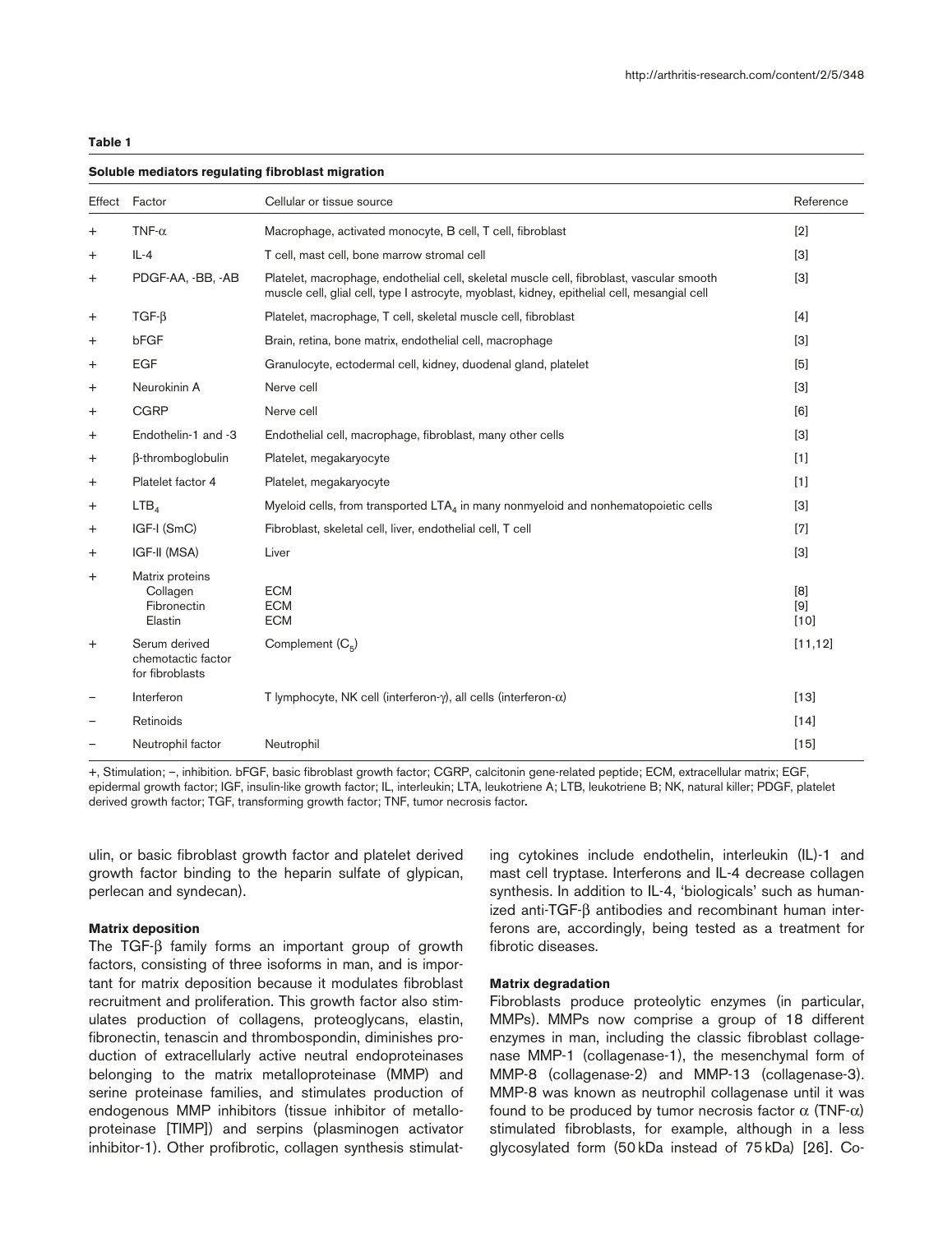| Soluble mediators regulating fibroblast proliferation |                               |                                                                                                                                                                                                                                                                       |           |  |  |
|-------------------------------------------------------|-------------------------------|-----------------------------------------------------------------------------------------------------------------------------------------------------------------------------------------------------------------------------------------------------------------------|-----------|--|--|
|                                                       | Effect Factors                | Examples of cellular and tissue source                                                                                                                                                                                                                                | Reference |  |  |
| $^{+}$                                                | <b>AMDGF</b>                  | Alveolar macrophage                                                                                                                                                                                                                                                   | [16]      |  |  |
| $\ddot{}$                                             | aFGF, bFGF                    | Brain, retina, bone matrix, endothelial cells, macrophage                                                                                                                                                                                                             | $[17]$    |  |  |
| $^+$                                                  | CTAP-III                      | Platelet                                                                                                                                                                                                                                                              |           |  |  |
| $\pm$                                                 | CTAP-V                        | Platelet                                                                                                                                                                                                                                                              |           |  |  |
| $\pm$                                                 | CTAP-PMN                      | <b>PMN</b>                                                                                                                                                                                                                                                            |           |  |  |
| $^+$                                                  | EGF and TGF- $\alpha$         | Granulocyte, ectodermal cells, kidney, duodenal gland, platelet                                                                                                                                                                                                       | $[18]$    |  |  |
| $\qquad \qquad -$                                     | Interferon-y                  | T lymphocyte, NK cell                                                                                                                                                                                                                                                 | $[19]$    |  |  |
| $^+$                                                  | IGF-I (SmC)                   | Fibroblast, skeletal cell, liver, endothelial cell, T cell                                                                                                                                                                                                            | [20]      |  |  |
| $\ddot{}$                                             | IGF-II (MSA)                  | Liver                                                                                                                                                                                                                                                                 | $[21]$    |  |  |
| $^{+}$                                                | IL-1 $\alpha$ and IL- $\beta$ | Monocyte/macrophage, Langerhans cell, other dendritic cells, T lymphocyte, B lymphocyte,<br>NK cell, large granular lymphocyte, vascular endothelial cell, smooth muscle cell, fibroblast,<br>thymic epithelial cell, astrocyte, microglia, keratinocyte, chondrocyte |           |  |  |
| $^{+}$                                                | IL-1 inhibitor                | Monocyte                                                                                                                                                                                                                                                              | $[22]$    |  |  |
| $\ddot{}$                                             | PDGF-AA, PDGF-BB,<br>PDGF-AB  | Platelet, macrophage, endothelial cell, fibroblasts, vascular smooth cells, glial cell, type I astrocyte,<br>kidney, epithelial cell, mesangial cells                                                                                                                 |           |  |  |
| $\pm$                                                 | <b>TCDGF</b>                  | T cell                                                                                                                                                                                                                                                                | $[23]$    |  |  |
| $\pm$                                                 | $TGF-\beta$                   | Platelets, macrophage, T cell, skeletal muscle cell, fibroblast                                                                                                                                                                                                       | $[24]$    |  |  |
| $\pm$                                                 | $TNF-B$                       | Lymphocyte                                                                                                                                                                                                                                                            | $[25]$    |  |  |
|                                                       |                               |                                                                                                                                                                                                                                                                       |           |  |  |

+, Stimulation; –, inhibition. aFGF, acidic fibroblast growth factor; AMDGF, alveolar macrophage-derived growth factor; bFGF, basic fibroblast growth factor; CTAP, connective tissue-activating peptide; EGF, epidermal growth factor; IGF, insulin-like growth factor; IL, interleukin; NK, natural killer; PDGF, platelet derived growth factor; PMN, polymorphonuclear cell; TCDGF, T cell derived growth factor; TGF, transforming growth factor; TNF, tumor necrosis factor.

localization of TNF and its receptors in synovial tissue and at the cartilage–pannus junction may play a role in the pathogenesis of rheumatoid arthritis [27]. Fibroblasts produce TIMPs (1–4), which were previously called human fibroblast collagenase inhibitors. TIMP-1 is induced by inflammatory cytokines IL-1 and TNF-α, but also by TGF-β, progesterone and estrogen. IL-6, interestingly, does not seem to stimulate the production of collagenase, but is a potent inducer of TIMP-1.

# **Lipid soluble mediators penetrating the cell membrane**

NO is a freely diffusible radical gas, which is a product of the catalytic conversion of L-arginine to L-citrulline by nitric oxide synthases (NOS) (EC 1.14.13.39) via the chemical reaction between the guanidino-nitrogen of L-arginine and dioxygen. The activity of the inducible NO synthase (iNOS) requires pro-inflammatory cytokines such as IL-1 and TNF- $\alpha$  for upregulation of mRNA and protein. The activity of iNOS, in turn, is under strict control of nicotinamide adenine dinucleotide phosphate (NADPH), flavine adenidine dinucleotide, flavin mononucleotide, heme and 5,6,7,8-tetrahydrobiopterin for activity [28]. The iNOS is highly expressed in the rheumatoid synovium, particularly

in synovial fibroblasts [29,30]. The mRNA initiation site of the iNOS gene is preceded by a promoter sequence box, along with two distinct regions upstream containing consensus sequences for the binding of various transcription factors. Region 1 contains lipopolysaccharide responsive elements such as the binding sites for nuclear factor-1, IL-6 and NF-κB, indicating a locus for LPS induced synthesis of iNOS. Region 2 contains motifs for interferon gamma (IFN-γ)-regulated transcription factors but does not directly regulate induction of iNOS; instead, it subserves region 1. LPS therefore stimulates iNOS synthesis directly, and IFN-γ acts in synergy with LPS to augment iNOS synthesis and NO production. This synergy also extends to the cytokines IL-1 and TNF- $\alpha$ , which, in combination with IFN-γ, augment the synthesis of iNOS and NO [31]. Apoptosis induced by NO is associated with nuclear p53 protein expression in cultured human fibroblasts [32]. NO can also induce the synthesis and activity of cyclooxygenase (COX)-2 and hemeoxygenase (HO)-1.

Prostaglandin  $H_2$  (PGH<sub>2</sub>) synthase (EC 1.14.99.1) has two activities, COX and peroxidase, and occurs in two isoforms, known as COX-1 and COX-2 [33]. The inducible COX-2 mRNA and protein are stimulated largely by the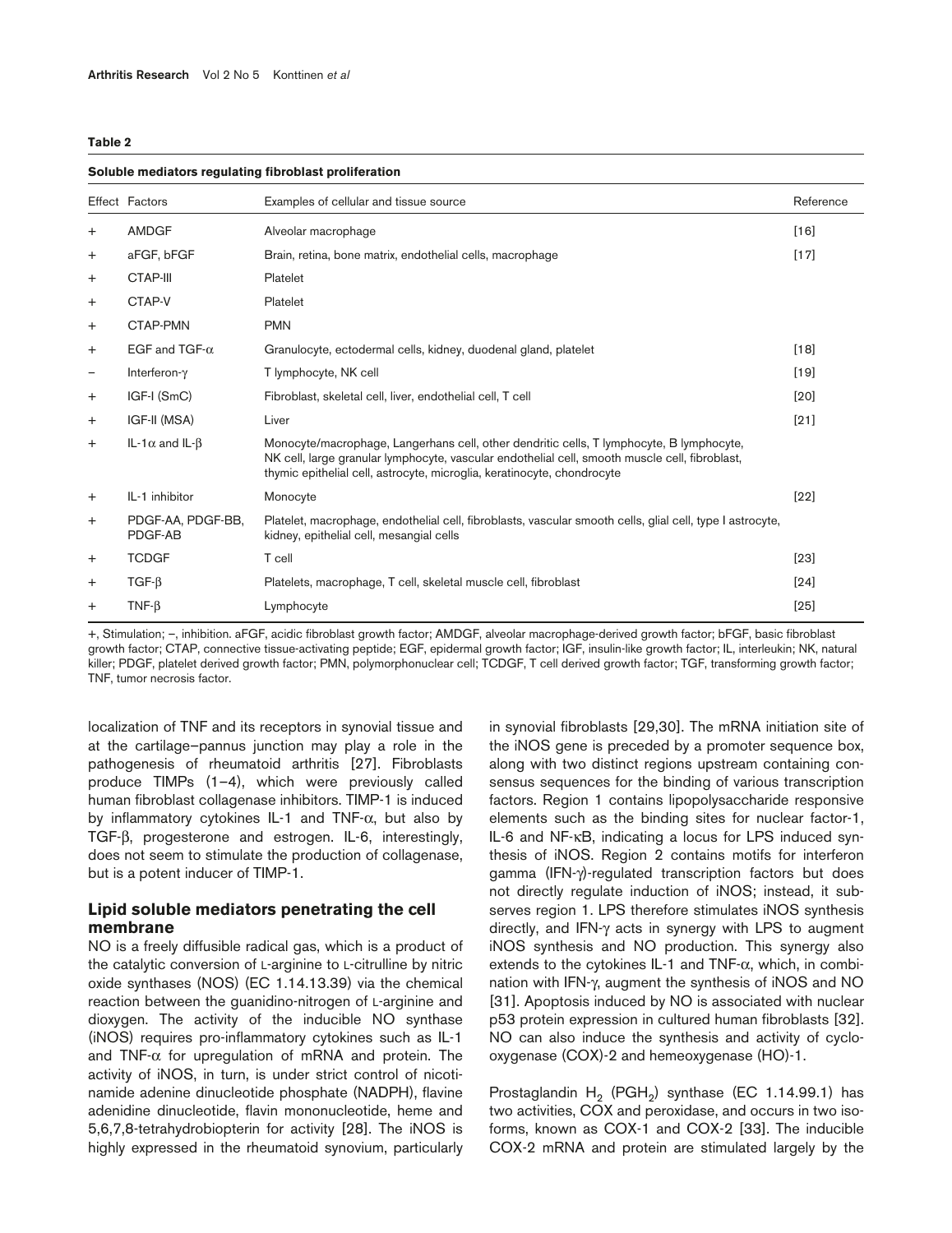same factors as iNOS, such as IL-1, TNF- $\alpha$  and IFN- $\gamma$  [34]. The promoter region of COX-2 contains binding sites for NF-κB, NF-IL6 and two motifs for IFN-γ activated sequences [34]. PGE<sub>2</sub> and PGE<sub>1</sub> inhibit cytokine-induced metalloproteinase expression in human synovial fibroblasts [35]. COX inhibition conversely enhances the production of pro-MMP-1 in human rheumatoid synovial fibroblasts [36]. PGE<sub>2</sub> also enhances the synthesis of IL-8 and IL-6, but inhibits granulocyte–macrophage colony-stimulating factor production by IL-1 stimulated synovial fibroblasts [37].

Carbon monoxide is produced by two homologous microsomal HO (EC 1.14.93) isoenzymes: inducible HO-1 (heat shock protein-32) and constitutively expressed HO-2. The latter is widely expressed in fibroblasts, and HO-1 can be induced in these and other cell types by hypoxia and free radicals [38]. HO-1 prevents cell death by regulating intracellular iron levels. HO functions by cleaving heme to biliverdin and carbon monoxide, in the presence of NADPH and NADPH-cytochrome  $P_{450}$ , with equimolar iron released from the heme as a co-product [39]. There is a regulatory loop between iron metabolism and the NO pathway: intracellular ferric iron  $(Fe^{3+})$  levels can significantly decrease iNOS mRNA transcription, and iron chelating agents like desferrioxamine can increase iNOS transcription and NO production [40]. NO itself, conversely, can directly control intracellular iron metabolism by activating the iron-regulatory protein involved in ferritin translocation. Therefore, the interplay between iNOS and HO-1 activities may have far-reaching consequences in situations characterized by oxidative stress.

# **Extracellular matrix, and integrin and nonintegrin receptors**

The ECM–cell interactions are coupled to cytoskeletal elements, such as α-actinin, talin and tensin, and affect various tyrosine kinases, for example focal adhesion kinases, Src (the protein product of the *src* gene of the Rous sarcoma virus) family kinases and Crk (the protein product of the *crk* gene from chicken retroviruses CT10 and ASV-1). Focal adhesion kinases provide a potent anoikis resistance factor [41], anoikis referring to apoptosis caused by loss of ECM–cell adhesion. ECM–fibroblast interactions are important because the synovial lining cells and the pannus are subjected to shear stress. Synovial cells are also subjected to cyclic mechanical loading during the movement of the joint.

The synovial ECM provides hydraulic resistance, preventing rapid seepage of synovial fluid out of the joint cavity, and modifies the traffic of macromolecules. It may trap antigens, which contribute to inflammation. The three main classes of synovial structural polymers are collagen (scaffolding), extrafibrillar glycosaminoglycans/proteoglycans and structural glycoproteins. Under normal circumstances, collagen is hidden in a matrix created by the latter two

classes. Fibronectin guides fibroblast migration as an immobilized substrate and attractant in the leading edge of the pannus (haptotaxis) [42]. The extra domain-A fibronectin isoform is associated with the activated, transformed state of type B lining cells [43]. The interaction between connecting sequence-1 fibronectin (or vascular cell adhesion molecule-1) and  $α4β1$  (very late activation antigen-4) may play a role in the proliferation of synovial lining and lymphocyte migration [44]. EMMPRIN (M<sub>r</sub> ≈58 000) is an integral plasma membrane glycoprotein of the pericellular matrix belonging to the immunoglobulin superfamily, previously referred to as tumor-cell derived collagenase stimulatory factor. It is identical to the M6 leukocyte activation antigen, and highly homologous to rat OX-47 or CE9, mouse basigin or gp42, and chicken HT-7 or neurothelin molecules. Reciprocal immunoprecipitation, cell surface crosslinking and immunofluorescence colocalization experiments demonstrated that EMMPRIN can form a complex with integrins α3β1 and α6β1, which may play a role in the synovial membrane [45]. Many other ECM–fibroblast interactions are of potential relevance in the synovial membrane (Table 3) [46–61].

The most important receptor family binding and responding to ECM is formed by integrins, which are heterodimeric molecules comprising, to date, 16 alpha and 8 beta subunits. The  $\beta_1$  integrins bind collagens, laminins, entactin/nidogen, fibronectin, tenascin and vascular cell adhesion molecule-1, whereas  $β_2$  integrins are mainly expressed in blood leukocytes and perform a role in both immune inflammation, and in heterotypic interactions of fibroblasts with other cells. The  $\alpha_V$  integrins mediate adhesion to provisional matrix molecules, such as fibrinogen, fibronectin, vitronectin, thrombospondin and osteopontin. In addition to these three major subclasses,  $\alpha_6\beta_4$  integrin, as a component of hemidesmosomes, forms a receptor for laminin-5 and laminin-10. The  $\alpha_{\text{IIb}}\beta_3$  and  $\alpha_4\beta_7$  integrins, as well as  $\alpha_{\text{F}}\beta_{7}$  integrin, perform roles in platelet function and vascular adhesion, respectively [41]. Integrin subunits  $\alpha_3$ ,  $\alpha_4$ ,  $\alpha_5$ ,  $\alpha_6$ ,  $\alpha_V$  and  $\beta_1$  are overexpressed in synovitis [48]. Nonintegrin receptors, such as CD44, binding hyaluronan, and also other ligands (such as collagens I and VI), are of importance in this respect. CD44–hyaluronan interaction modulates the migration of inflammatory leukocytes into the extravascular compartment of the synovial membrane.

### **Cell–cell interactions**

Direct cell–cell interactions are typical for epithelial cells, but direct cell–cell contacts have been considered rare in connective tissue. Connective tissue cells such as fibroblasts were thought to be regulated not only by soluble factors, but also by effects resulting from ECM–fibroblast interactions. However, time-lapse cinephotomicrography and light and electron microscopy have been used to show close physical apposition and adhesion between fibroblasts and other cells. This adhesion is not only a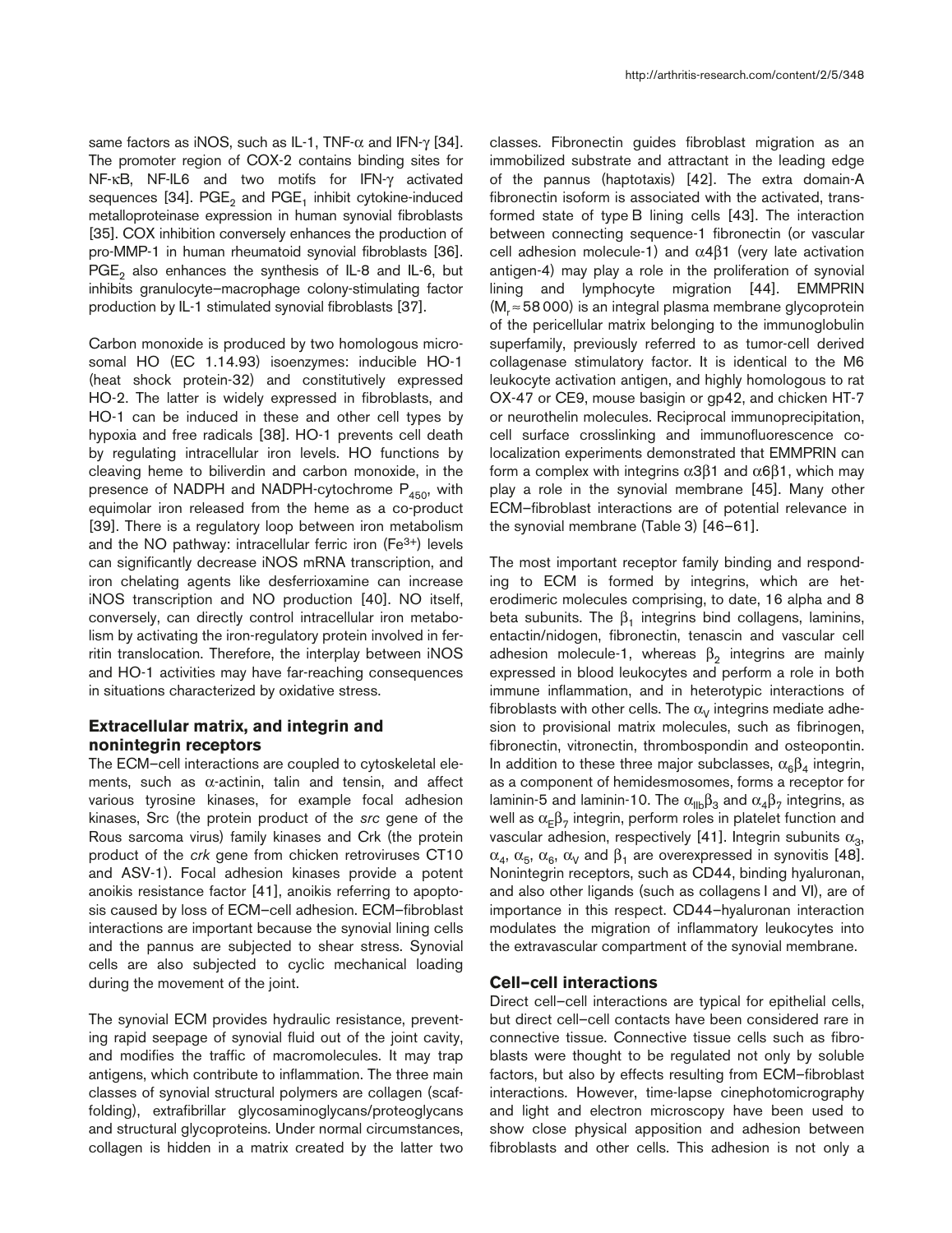| <b>ECM</b>       | Effect                                                                                                                                                                                                 | Reference |
|------------------|--------------------------------------------------------------------------------------------------------------------------------------------------------------------------------------------------------|-----------|
| Laminin (Ln)     | Ln is synthesized in rat and human FLS, and is involved in FLS adhesion                                                                                                                                | [46]      |
|                  | FLS adhesion to Ln shows enhanced proliferative ability in response to PDGF                                                                                                                            | $[47]$    |
|                  | RA-FLS bind to Ln more strongly than normal FLS, with monoclonal antibodies to integrin $\alpha$ 3, $\alpha$ 6,<br>$\beta$ 1 subunits partly blocking this adhesion                                    | $[48]$    |
| Fibronectin (Fn) | FLS plated on the substrate containing Fn show extensive focus formation, and enhanced adhesion<br>and proliferation                                                                                   | $[49]$    |
|                  | CS-1 Fn correlates with FLS proliferation                                                                                                                                                              | [50]      |
|                  | ED-A Fn is associated with activation of FLS                                                                                                                                                           | $[44]$    |
|                  | FLS adhering to Fn show higher proliferative ability in response to PDGF                                                                                                                               | $[43]$    |
|                  | Adhesion to Fn through integrin $\alpha$ 5 $\beta$ 1 downregulates the collagenase expression in human FLS                                                                                             | $[47]$    |
|                  | RA-FLS bind more strongly to Fn than normal FLS; anti- $\alpha$ 5, or $\beta$ 1 monoclonal antibodies block the<br>adhesion                                                                            | $[48]$    |
|                  | Rabbit FLS cultured on the substrate containing Fn fragment show upregulated expression of<br>procollagenase and prostromelysin                                                                        | [51]      |
| Vitronectin (Vn) | FLS adhering to Vn shows higher proliferative ability in response to PDGF. Adhesion to Vn through<br>integrin $\alpha$ downregulates collagenase expression in human FLS                               | $[47]$    |
| Tenascin (Tn)    | FLS synthesize Tn                                                                                                                                                                                      | $[52]$    |
|                  | RA-FLS bind more strongly to Tn than normal FLS; monoclonal antibodies to integrin $\beta$ 1 block adhesion                                                                                            | $[48]$    |
|                  | Rabbit FLS cultured on Tn/Fn mixed substrate show increased expression of collagenase, stromelysin,<br>the 92 kDa gelatinase, and c-fos                                                                | [53]      |
| Hyaluronan (HA)  | Synthesized by FLS, degraded by macrophage-like lining cells                                                                                                                                           | $[54]$    |
|                  | HA inhibits proliferation of FLS                                                                                                                                                                       | [55]      |
| Decorin          | Modulates MMP-1 gene expression of rabbit FLS when present on the substrate with Vn or Fn fragment                                                                                                     | $[56]$    |
| Perlecan         | Involved in adhesion and growth of FLS                                                                                                                                                                 | $[57]$    |
| Collagen type I  | FLS adhering to collagen type I show higher proliferative ability in response to PDGF. Adhesion to<br>collagen type I through integrin $\beta$ 1 downregulates the collagenase expression in human FLS | $[47]$    |
| Collagen type IV | Synthesized by FLS                                                                                                                                                                                     | $[58]$    |
|                  | RA-FLS bind more strongly to collagen type IV than normal FLS                                                                                                                                          | $[48]$    |
|                  | monoclonal antibodies to integrin $\beta$ 1 block adhesion                                                                                                                                             | $[59]$    |
|                  | Degraded by MMP-2, MT-MMP                                                                                                                                                                              | [60]      |
|                  | Degraded by matrilysin                                                                                                                                                                                 | [61]      |

**Interactions between extracellular matrix (ECM) proteins and fibroblast-like synoviocytes (FLS)**

CS-1, connecting sequence 1; ED-A, extra domain-A; MMP, matrix metalloproteinase; MT, membrane type; PDGF, platelet derived growth factor; RA, rheumatoid arthritis.

passive event, but can affect one or both of the interacting cells. Such events have been proven to be dependent on cell–cell contact by the lack of effect of cell culture supernatant (ie in the physical absence of one of the interacting cells). Similar conclusions have been drawn based on the inhibition of the observed effect upon use of physical barriers between the interacting cells (eg their separation by membranes). This abolishes cellular events dependent on cell–cell interaction. Many of these heterotypic interactions are dependent on the  $β_2$  (CD18) integrins, shown by the use of blocking antibodies. Adherens junctions have

been reported between fibroblasts. Another relatively new and unexpected finding is that gap junctions are present in fibroblasts. Built up from transmembrane proteins, connexons, gap junctions allow the spread of small molecular second messagers like Ca<sup>2+</sup> and cAMP from one cell to another. Transfection of fibroblasts with the 'receptor for hyaluronic acid-mediated motility' regulates gap junctional intercellular communication and connexin-43 expression, affecting focal adhesion and cytoskeleton organization, with various secondary effects on motility, growth and transformation (Table 4) [62–73].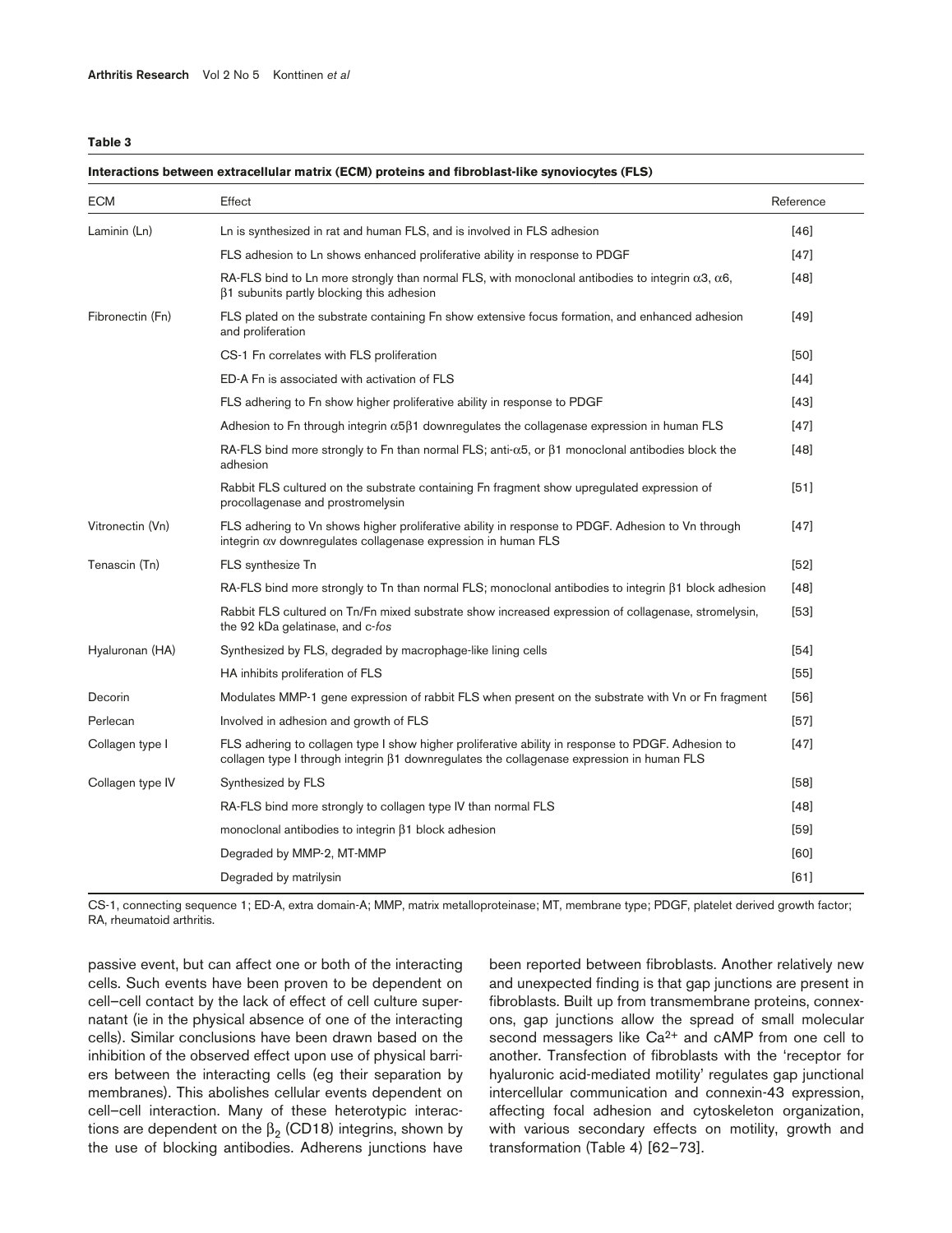| Cell type             | Effect                                                                                                                                                         | Reference |
|-----------------------|----------------------------------------------------------------------------------------------------------------------------------------------------------------|-----------|
| Macrophage            | Direct transfer (of FITC-dextran, mannose BSA gold) from macrophages to fibroblasts                                                                            | [62, 63]  |
| Neutrophil            | Neutrophil adhesion to fibroblasts is increased by PMA treatment of neutrophils and by IL-1 $\alpha$<br>or $TNF - \alpha$ treatment of fibroblasts             | [64]      |
|                       | Fibroblasts provide directional guidance to adhering neutrophils                                                                                               | [65]      |
|                       | PAF and IL-8 enhance neutrophil adhesion to and motility of adhered neutrophils along<br>fibroblasts, respectively, in an integrin $\beta_2$ dependent process | [66]      |
| Lymphocyte            | Fibroblasts synthesize IL-1 $\alpha$ , IL-1 $\beta$ , IL-6 and ICE                                                                                             | $[67]$    |
|                       | Fibroblast mediated synthesis of collagen type I and type III is decreased                                                                                     | [68]      |
| Eosinophil            | Activated eosinophils adhere to fibroblasts: this adhesion is inhibited with RGDS                                                                              | [69]      |
| Mast cell             | Formation of mast pseudopods and their translocation to fibroblast surface                                                                                     | $[70]$    |
|                       | Mast cell stimulates fibroblast proliferation after cell-cell contact in an IL-4 dependent manner                                                              | $[71]$    |
|                       | Gap junctions between the mast cell and fibroblast are possible                                                                                                | $[72]$    |
| Osteoblast-like cells | Osteoblast-like cells stimulate fibroblast proliferation (regulation of osteoprogenitor cell<br>proliferation?)                                                | $[73]$    |

#### **Direct cell–cell interactions between fibroblasts and other cell types**

BSA, bovine serum albumen; ICE, interleukin-1β-converting enzyme; IL, interleukin; FITC, fluorescein isothiocyanate; PAF, platelet-activating factor; PMA, phorbol myristate acetate; RGDS, arginyl-glycyl-aspartyl-serine; TNF, tumor necrosis factor.

# **Conclusion**

It has been claimed that the rheumatoid arthritis synovial fibroblasts differ from their nonrheumatoid counterparts in terms of growth rate, life span, glycolytic metabolism, synthesis of hyaluronan and sulfated glycosaminoglycans, acid hydrolase activities, and metabolic and structural mitochondrial proteins [1]. The rheumatoid fibroblasts show a sustained and distinct morphology and pattern of gene activation [74,75], and might represent nonrheumatoid fibroblasts, but might also be phenotypically altered chondrocytes or bone marrow derived stem cells. These differences between the normal and the inflammatory synovium may be due to a selection pressure in the synovial mileau, where water- and lipid-soluble stimuli, cyclic loading, shear stress, ECM contacts and direct cell–cell contacts more or less permanently modulate the phenotype and function of fibroblast-like cells in the synovial lining, stroma and pannus.

### **References**

- 1. Konttinen YT, Saari H, Santavirta S, Antti-Poika I, Sorsa T, Nykanen P, Kemppinen P: **Synovial fibroblasts.** *Scand J Rheumatol* 1988, **76 (suppl)**:95–103.
- 2. Springer TA: **Adhesion receptors of the immune system.** *Nature* 1990, **346**:425–434.
- 3. Callard RE, Gearing AJH: *The Cytokine Facts*. London: Academic Press; 1994.
- 4. Ohgoda O, Sakai A, Koga H, Kanai K, Miyazaki T, Niwano Y: **Fibroblast-migration in a wound model of ascorbic acid-supplemented three-dimensional culture system: the effects of cytokines and malotilate, a new wound healing stimulant, on cell-migration.** *J Dermatol Sci* 1998, **17**:123–131.
- 5. Ware MF, Wells A, Lauffenburger DA: **Epidermal growth factor alters fibroblast migration speed and directional persistence reciprocally and in a matrix-dependent manner.** *J Cell Sci* 1998, **111**: 2423–2432.
- 6. Yule KA, White SR: **Migration of 3T3 and lung fibroblasts in response to calcitonin gene-related peptide and bombesin.** *Exp Lung Res* 1999, **25**:261–273.
- 7. Andresen JL, Ehlers N: **Chemotaxis of human keratocytes is increased by platelet-derived growth factor-BB, epidermal growth factor, transforming growth factor-alpha, acidic fibroblast growth factor, insulin-like growth factor-I, and transforming growth factor-beta.** *Curr Eye Res* 1998, **17**:79–87.
- 8. Postlethwaite AE, Seyer JM, Kang AH: **Chemotactic attraction of human fibroblasts to type I, II, and III collagens and collagenderived peptides.** *Proc Natl Acad Sci USA* 1978, **75**:871–875.
- 9. Dean JW III, Blankenship JA: **Migration of gingival fibroblasts on fibronectin and laminin.** *J Periodontol* 1997, **68**:750–757.
- 10. Senior RM, Griffin GL, Mecham RP, Wrenn DS, Prasad KU, Urry DW: **Val-Gly-Val-Ala-Pro-Gly, a repeating peptide in elastin, is chemotactic for fibroblasts and monocytes.** *J Cell Biol* 1984, **99**:870–874.
- 11. Postlethwaite AE, Snyderman R, Kang AH: **Generation of a fibroblast chemotactic factor in serum by activation of complement.** *J Clin Invest* 1979, **64**:1379–1385.
- 12. Kondo H, Yonezawa Y, Ito H: **Interferon-beta, an autocrine cytokine, suppresses human fetal skin fibroblast migration into a denuded area in a cell monolayer but is not involved in the age-related decline of cell migration.** *Mech Ageing Dev* 1996, **87**:141–153.
- 13. Adelmann-Grill BC, Hein R, Wach F, Krieg T: **Inhibition of fibroblast chemotaxis by recombinant human interferon gamma and interferon alpha.** *J Cell Physiol* 1987, **130**:270–275.
- 14. Hein R, Mensing H, Muller PK, Braun-Falco O, Krieg T: **Effect of vitamin A and its derivatives on collagen production and chemotactic response of fibroblasts.** *Br J Dermatol* 1984, **111**:37–44.
- 15. Mensing H, Czarnetzki BM: **Generation and characterization of a neutrophil-derived inhibitor of fibroblast chemotaxis.** *Arch Dermatol Res* 1986, **278**:184–189.
- 16. Bitterman PB, Wewers MD, Rennard SI, Adelberg S, Crystal RG: **Modulation of alveolar macrophage-driven fibroblast proliferation by alternative macrophage mediators.** *J Clin Invest* 1986, **77**:700–708.
- 17. Basilico C, Moscatelli D: **The FGF family of growth factors and oncogenes.** *Adv Cancer Res* 1992, **59**:115–165.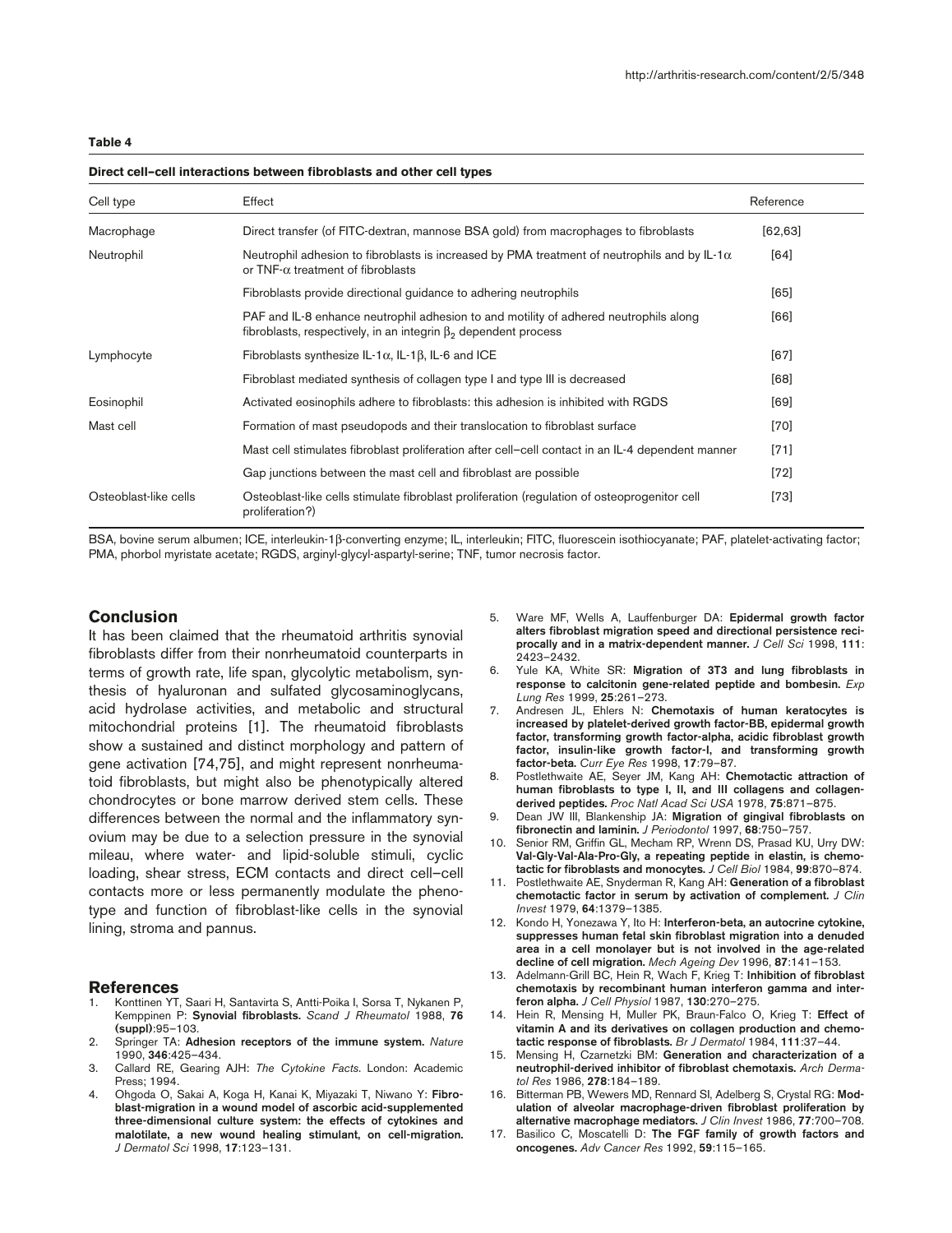- 18. Brinckerhoff CE: **Morphologic and mitogenic responses of rabbit synovial fibroblasts to transforming growth factor beta require transforming growth factor alpha or epidermal growth factor.** *Arthritis Rheum* 1983, **26**:1370–1379.
- 19. Denk PO, Knorr M: **Effect of heparin on human corneal fibroblast proliferation** *in vitro* **with and without growth factor stimulation.** *Graefes Arch Clin Exp Ophthalmol* 1999, **237**:342–347.
- 20. Ludwig CU, Menke A, Adler G, Lutz MP: **Fibroblasts stimulate acinar cell proliferation through IGF-I during regeneration from acute pancreatitis.** *Am J Phys* 1999, **276**:193–198.
- 21. Kratz G, Lake M, Ljungstrom K, Forsberg G, Haegerstrand A, Gidlund M: **Effect of recombinant IGF binding protein-1 on primary cultures of human keratinocytes and fibroblasts: selective enhancement of IGF-1 but not IGF-2-induced cell proliferation.** *Exp Cell Res* 1992, **202**:381–385.
- 22. Gitter BD, Koehneke EM: **Retinoic acid potentiates interleukin-1 and fibroblast growth factor-induced human synovial fibroblast proliferation.** *Clin Immunol Immunopathol* 1991, **61**:191–120.
- 23. Haynes JH, Johnson DE, Mast BA, Diegelmann RF, Salzberg DA, Cohen IK, Krummel TM: **Platelet-derived growth factor induces fetal wound fibrosis.** *J Pediatr Surg* 1994, **29**:1405–1408.
- 24. Jutley JK, Wood EJ, Cunliffe WJ: **Influence of retinoic acid and TGF-beta on dermal fibroblast proliferation and collagen production in monolayer cultures and dermal equivalents.** *Matrix* 1993, **13**:235–241.
- 25. Yu F, Itoyama Y, Kira J, Fujihara K, Kobayashi T, Kitamoto T, Suzumura A, Yamamoto N, Nakajima Y, Goto I: **TNF-beta produced by human T lymphotropic virus type I-infected cells influences the proliferation of human endothelial cells and fibroblasts.** *J Immunol* 1994, **152**:5930–5938.
- 26. Hanemaaijer R, Sorsa T, Konttinen YT, Ding Y, Sutinen M, Visser H, van Hinsbergh VW, Helaakoski T, Kainulainen T, Ronka H, Tschesche H, Salo T: **Matrix metalloproteinase-8 is expressed in rheumatoid fibroblasts and endothelial cells.** *J Biol Chem* 1997, **272**:31504–31509.
- 27. Deleuran BW, Chu CQ, Field M, Brennan FM, Katsikis P, Feldmann M, Maini RN: **Localization of tumor necrosis factor receptors in the synovial tissue and cartilage-pannus junction in patients with rheumatoid arthritis. Implications for local actions of tumor necrosis factor alpha.** *Arthritis Rheum* 1992, **35**:1170–1178.
- 28. Gross SS, Wolin MS: **Nitric oxide: pathophysiological mechanisms.** *Annu Rev Physiol* 1995, **57**:737–769.
- 29. Sakurai H, Kohsaka H, Liu MF, Higashiyama H, Hirata Y, Kanno K, Saito I, Miyas N: **Nitric oxide production and inducible nitric oxide synthase expression in inflammatory arthritides.** *J Clin Invest* 1995, **96**:2357–2363.
- 30. McInnes IB, Leung BP, Field M, Wei XQ, Huang FP, Sturrock RD, Kinninmonth A, Weidner J, Mumford R, Liew FY: **Production of nitric oxide in the synovial membrane of rheumatoid and osteoarthritis patients.** *J Exp Med* 1996, **184**:1519–1524.
- 31. Nussler AK, Billiar TR: **Inflammation, immunoregulation, and inducible nitric oxide synthase.** *J Leukoc Biol* 1993, **54**:171–178.
- 32. Borderie D, Hilliquin P, Hernvann A, Lemarechal H, Menkes CJ, Ekindjian OG: **Apoptosis induced by nitric oxide is associated with nuclear p53 protein expression in cultured osteoarthritic synoviocytes.** *Osteoarthritis Cartilage* 1999, **7**:203–213.
- 33. Mitchell JA, Larkin S, Williams TJ: **Cyclooxygenase-2: regulation and relevance in inflammation.** *Biochem Pharmacol* 1995, **50**:1535–1542.
- 34. Wu KK: **Inducible cyclooxygenase and nitric oxide synthase.** *Adv Pharmacol* 1995, **33**:179–207.
- 35. DiBattista JA, Martel-Pelletier J, Fujimoto N, Obata K, Zafarullah M, Pelletier JP: **Prostaglandins E2 and E1 inhibit cytokine-induced metalloprotease expression in human synovial fibroblasts. Mediation by cyclic-AMP signalling pathway.** *Lab Invest* 1994, **71**:270–278.
- 36. Takahashi S, Inoue T, Higaki M, Mizushima Y: **Cyclooxygenase inhibitors enhance the production of tissue inhibitor-1 of metalloproteinases (TIMP-1) and pro-matrix metalloproteinase 1 (proMMP-1) in human rheumatoid synovial fibroblasts.** *Inflamm Res* 1997, **46**:320–323.
- 37. Agro A, Langdon C, Smith F, Richards CD: **Prostaglandin E2 enhances interleukin 8 (IL-8) and IL-6 but inhibits GMCSF production by IL-1 stimulated human synovial fibroblasts** *in vitro***.** *J Rheumatol* 1996, **23**:862–868.
- 38. Panchenko MV, Farber HW, Korn JH: **Induction of heme oxygenase-1 by hypoxia and free radicals in human dermal fibroblasts.** *Am J Physiol Cell Physiol* 2000, **278**:C92–C101.
- 39. Maines MD: **Heme oxygenase: function, multiplicity, regulatory mechanisms, and clinical applications.** *FASEB J* 1988, **2**:2557–2568.
- 40. Melillo G, Taylor LS, Brooks A, Musso T, Cox GW, Varesio L: **Functional requirement of the hypoxia-responsive element in the activation of the inducible nitric oxide synthase promoter by the iron chelator desferrioxamine.** *J Biol Chem* 1997, **272**:12236–12243.
- 41. Frisch SM, Vuori K, Ruoslahti E, Chan-Hui PY: **Control of adhesiondependent cell survival by focal adhesion kinase.** *J Cell Biol* 1996, **134**:793–799.
- 42. Shiozawa K, Shiozawa S, Shimizu S, Fujita T: **Fibronectin on the surface of articular cartilage in rheumatoid arthritis.** *Arthritis Rheum* 1984, **27**:615–622.
- 43. Hino K, Shiozawa S, Kuroki Y, Ishikawa H, Shiozawa K, Sekiguchi K, Hirano H, Sakashita E, Miyashita K, Chihara K: **EDA-containing fibronectin is synthesized from rheumatoid synovial fibroblast-like cells.** *Arthritis Rheum* 1995, **38**:678–683.
- 44. Müller-Ladner U, Elices MJ, Kriegsmann JB, Strahl D, Gay RE, Firestein GS, Gay S: **Alternatively spliced CS-1 fibronectin isoform and its receptor VLA-4 in rheumatoid arthritis synovium.** *J Rheumatol* 1997, **24**:1873–1880.
- 45. Konttinen YT, Li T-F, Mandelin J, Liljestrom M, Sorsa T, Santavirta S, Virtanen I: **Increased expression of EMMPRIN in rheumatoid synovium.** *Arthritis Rheum* 2000, **43**:275–280.
- 46. Nozawa-Inoue K, Ajima H, Takagi R, Maeda T: **Immunocytochemical demonstration of laminin in the synovial lining layer of the rat temporomandibular joint.** *Arch Oral Biol* 1999, **44**:531–534.
- 47. Sarkissian M, Lafyatis R: **Integrin engagement regulates proliferation and collagenase expression of rheumatoid synovial fibroblasts.** *J Immunol* 1999, **162**:1772–1779.
- 48. Rinaldi N, Schwarz-Eywill M, Weis D, Leppelmann-Jansen P, Lukoschek M, Keilholz U, Barth TF: **Increased expression of integrin on fibroblast-like synoviocytes from rheumatoid arthritis** *in vitro* **correlates with enhanced binding to extracellular matrix proteins.** *Ann Rheum Dis* 1997, **56**:45–51.
- 49. Wolf J, Carsons S: **Fibronectin mediates anchorage-dependent focus formation in cultured human synoviocytes.** *Semin Arthritis Rheum* 1992, **21**:387–392.
- 50. Carsons S, Wolf J: **Interaction between synoviocytes and extracellular matrix** *in vitro***.** *Ann Rheum Dis* 1995, **54**:413–416.
- 51. Damsky C, Tremble P, Werb Z: **Signal transduction via the fibronectin receptors: do integrins regulate matrix remodeling?** *Matrix* 1992, **1 (suppl 1)**:184–191.
- 52. McCachren SS, Lightner VA: **Expression of human tenascin in synovitis and its regulation by interleukin-1.** *Arthritis Rheum* 1992, **35**: 1185–1196.
- 53. Tremble P, Chiquet-Ehrismann R, Werb Z: **The extracellular matrix ligands fibronectin and tenascin collaborate in regulating collagen gene expression in fibroblasts.** *Mol Biol Cell* 1994, **5**:439–453.
- 54. Asari A, Kuriyama S, Kominami E, Uchiyama Y: **Cytochemical localization of hyaluronic acid in human synovium with special reference to its possible process of degradation.** *Arch Histol Cytol* 1995, **58**:65–76.
- 55. Goldberg RL, Toole BP: **Hyaluronate inhibition of cell proliferation.** *Arthritis Rheum* 1987, **30**:769–778.
- 56. Huttenlocher A, Werb Z, Tremble P, Huhtala P, Rosenberg L, Damsky CH: **Decorin regulates collagenase gene expression in fibroblasts adhering to vitronectin.** *Matrix Biol* 1996, **15**:239–250.
- 57. Dodge GR, Boesler EW, Jimenez SA: **Expression of the basement membrane heparin sulfate proteoglycan (perlecan) in human synovium and in cultured human synovial cells.** *Lab Invest* 1995, **73**:649–657.
- 58. Schneider M, Voss B, Rauterberg J, Menke M, Pauly T, Michlke RK, Friemann J, Gerlach U: **Basement membrane proteins in synovial membrane.** *Clin Rheumatol* 1994, **13**:90–97.
- 59. Okada Y, Morodomi T, Enghild JJ, Suzuki K, Yasui A, Nakanishi I, Salvesen G, Nagase H: **Matrix metalloproteinase 2 from human rheumatoid synovial fibroblasts. Purification and activation of the precursor and enzymic properties.** *Eur J Biochem* 1990, **194**:721–730.
- 60. Seiki M: **Membrane-type matrix metalloproteinases.** *APMIS* 1999, **107**:137–143.
- 61. Wilson CL, Matrisian LM: **Matrilysin: an epithelial matrix metalloproteinase with potentially novel functions.** *Int J Biochem Cell Biol* 1996, **28**:123–136.
- 62. Dean MF, Cooper JA, Stahl P: **Cell contact and direct transfer between co-cultured macrophages and fibroblasts.** *J Leukoc Biol* 1988, **43**:539–546.
- 63. Dean MF, Rodman J, Levy M, Stahl P: **Contact formation and transfer of mannose BSA gold from macrophages to cocultured fibroblasts.** *Exp Cell Res* 1991, **192**:536–542.